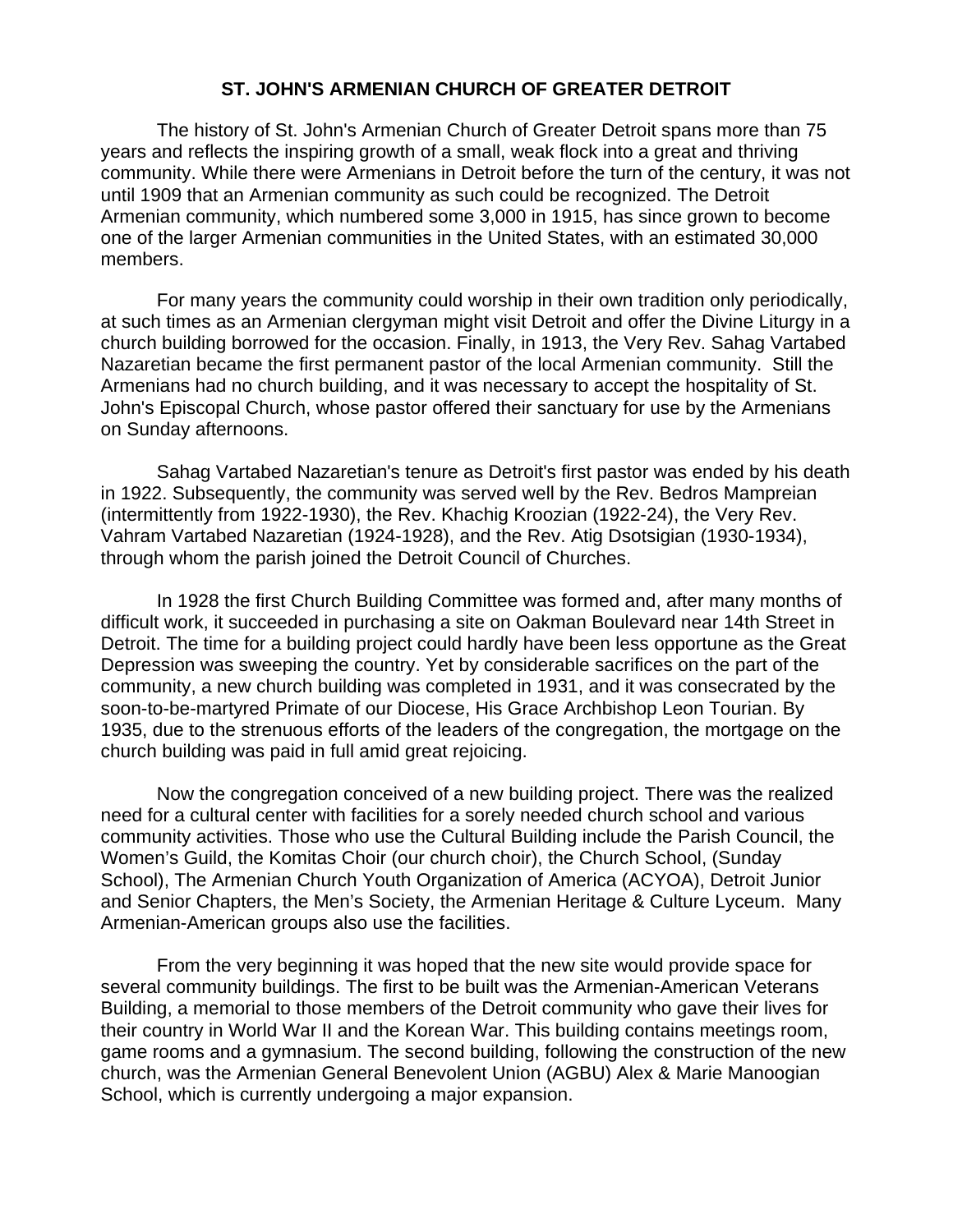## **THE CHURCH WITH THE GOLDEN DOME**

The capstone of the new building program was to be our new church. Mr. Suren Pilafian, FAIA, the architect, was joined by Mr. Edouard Utudjian, DPLG, as architectconsultant, in preparing a design worthy of the dreams and aspirations of the Detroit Armenian community. The final plans represented many long years of development. Mr. Pilafian traveled to Armenia in order to be inspired at first hand by the architecture of his ancestors; and Mr. Utudjian, one of the world's great experts on Armenian architecture, brought to the project his wealth of knowledge and experience. The vast undertaking of building the new church was inspired and led in particular by Messrs. Alex Manoogian and Edward Mardigian, whose generous contribution to the entire building project was exceeded only by the time and effort they so selflessly gave in their determination to endow the Armenian community and the people of Greater Detroit with something of lasting value.

The dedication and consecration of "the church with the golden dome" was performed in a solemn ceremony on Sunday, November 20, 1966, by His Grace Bishop Torkom Manoogian (now Patriarch), Primate of the Diocese of the Armenian Church of America, assisted by several clergymen and dignitaries. On that occasion Bishop Torkom stated to the people of our parish, "We bless all the contributors and workers and pray in the very murmur of supplication of our fathers: Have mercy upon church builders, benefactors, those who pray, those who serve, and those who have gone to rest under the shelter of the Holy Church."

In honor of the same occasion, Archbishop Tiran Nersoyan, of blessed memory, former Primate of our Diocese (1944-1953) wrote, "Our new church in Detroit is the latest pride of our people in America. It will stand as one of the most beautiful models of our heritage, which is so dear to us, as one that has a particular place among the great achievements of great peoples."

Archbishop Sion Manoogian, of blessed memory, former Primate of the Diocese (1958-1966), who has since 1946 been closely associated with the work of our parish, wrote in honor of the consecration of the new church: "Truly joyful is the Armenian Church, happy is the American Diocese of the Armenian Church, for almost simultaneously as the cornerstone of the Cathedral of our Diocese is being blessed in New York, there is taking place the dedication and consecration of the newly-built, stately St. John's Armenian Church in Detroit, the church of the largest parish of the Diocese."

## **CONSECRATION OF THE ALTAR**

The consecration of the new church did not end the building project. The interior of the new church was not completed. An artist of genius, Zubel Kachadoorian agreed to paint the altar picture and the altar itself was still being constructed in Italy. When the altar arrives, it was decided that it should not be consecrated until His Holiness, the Catholicos, should visit America once more and personally perform the ceremony. The dream of having the new altar consecrated by the head of the Armenian Church was realized on Sunday, May 12, 1968. On the occasion of the visit of the Catholicos in Detroit, the following message was penned to welcome His Holiness: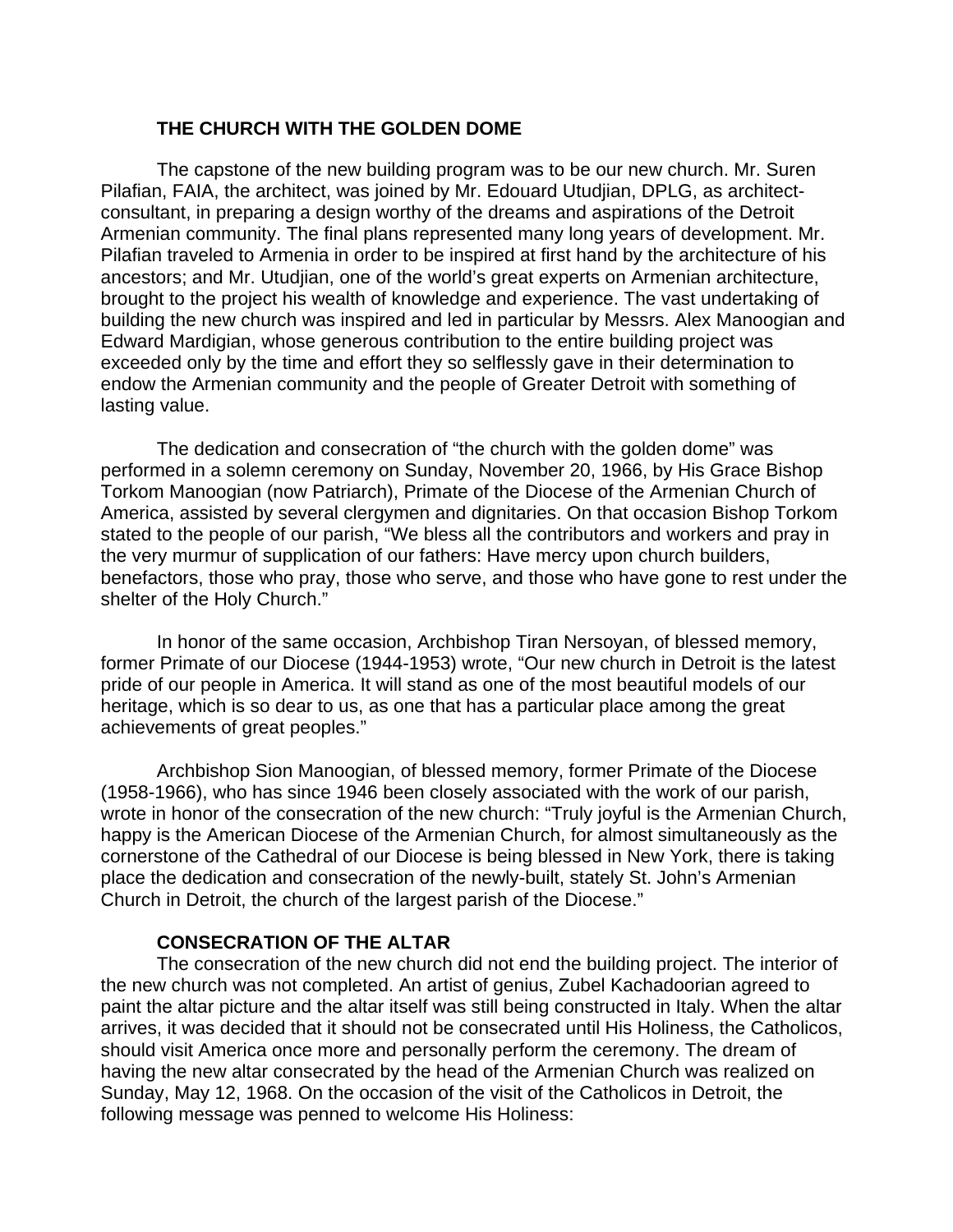"The events of this holy consecration will be a fitting consummation of the noble building project that has engaged our parish over the past several years, a building project which was inaugurated by His Holiness himself when he presided over the groundbreaking ceremonies for our cultural center in 1960. They will also give proper recognition to the role that St. John's Armenian Church of Greater Detroit and the members of our community have played in the support of the Armenian Church and the Armenian people throughout the whole world.

"Since the Middle Ages up to modern times many Armenians have been deprived of a national homeland and have been forced to live in the diaspora. During the period the Armenian Church has served as our national refuge, and the Catholicos of our church has always been both its real and symbolic head. Holy Etchmiadzin, the place where the Only Begotten Son of God descended, has always existed as the font and center of Armenian Christianity. The visit of His Holiness can only serve to bind us closer to our spiritual home."

The weekend of the visit of the Catholicos was filled with many solemn and festive events. His presence renewed in the hearts of the Armenians of Detroit their determination to carry on the culture and traditions of which they are the proud heirs, and to make a distinctive contribution to their homeland, the United States of America.

#### **THE ARMENIAN APOSTOLIC SOCIETY: Story of Church Building**

The story of church building is an ancient and noble one. In former times only kings, princes and magnates were privileged to build Armenian churches, schools and charitable institutions. Later, as wealth became more widely distributed, craft guilds and wealthy merchants were added to this small number. Nowadays, people in general are better able to participate personally and financially in these worthy tasks. Yet, as with all important projects, little is accomplished without wise and generous leaders who not only show the way but involve themselves personally in the difficult day-today work. It is leaders such as these who make up the Armenian Apostolic Society and its executive board.

#### **Officially Organized**

Because of its building mission, the Armenian Apostolic Society has always been intimately involved in the ongoing life of the church. It was organized on November 18, 1938, in our old church on Oakman Boulevard, to replace the School Building Committee of the church which had become inoperative due to the difficulties of raising large sums of money during the depression years. Pursuant to a resolution adopted at that first meeting, Articles of Incorporation for the Armenian Apostolic Society, Inc. were filed with the State of Michigan on January 3, 1939, and the organization began its legal and formal existence. The first executive board of the organization was under the honorary presidency of the church pastor, The Rev. Vahan Jelalian, and included the following officers: Mr. Alex Manoogian, president; Mr. Mugurdich G. Shekerjian, vice president; Mr. Nishan Nalbandian, treasurer; Mr. John P. (Onnig) Tabibian, assistant treasurer; Mr. Vahram Dadrian, secretary; and Mr. Hagop S. Derderian, assistant secretary and legal counsel.

#### **War Clouds**

The first project which these energetic young men decided to undertake was to build next to the church a structure which could serve as a school and cultural center. War clouds were on the horizon, however, and their plans could not be realized immediately. America had to organize her resources, human and material, to fight the enemies of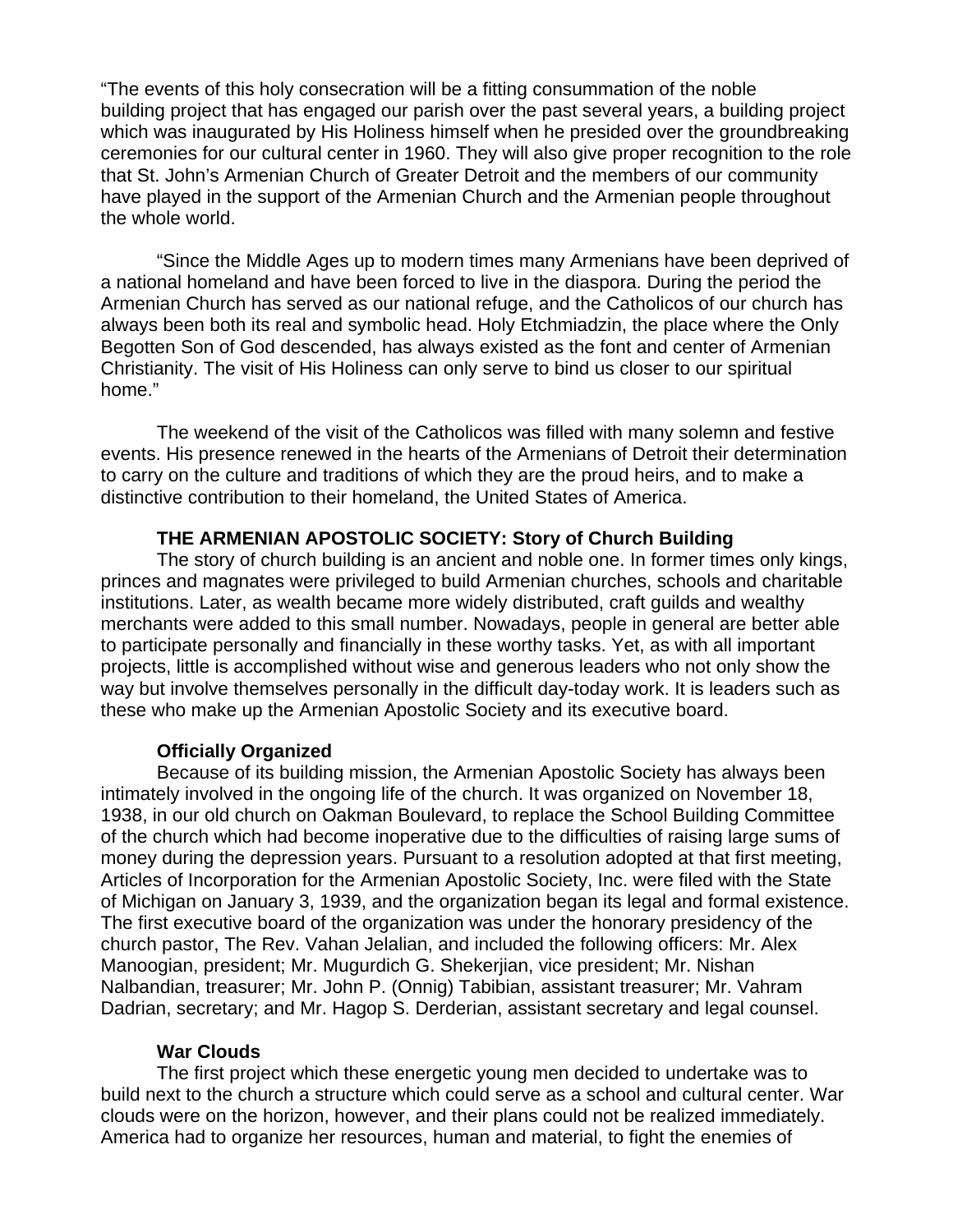freedom who threatened not only Europe and Asia but our own country as well. The Armenian community of Detroit was alerted to participate in this great struggle to defend their homeland, and the young people took important war jobs or entered the armed forces. Projects on the home front had to be held in abeyance; and although the remaining members of the Apostolic Society collected some funds and made some plans, the actual building could not begin.

### **Advent of Peace**

The advent of peace in 1945, which freed human and material resources for civilian use, offered the opportunity for money to be raised and plans to be finalized. Construction began in 1946 when ground was broken by Bishop Sion Manoogian (of blessed memory), who at that time was Midwest Vicar of the Diocese and in charge of the parish. The project was completed in 1947, at a total cost of \$175,000, just in time to welcome our returning servicemen. The new building, The Armenian Cultural Hall, served to revitalize the life of the Armenian community of Detroit and became the hub of expanding community activity. A church school was organized, the Armenian School was reactivated, and young people's organizations came into being. For many years after its completion, the new building was considered the most beautiful and modern among Armenian church centers in the U. S. The quality of building was due in large measure to the talent of its architects, Messrs. Frank Levon Baylerian and Ross Henderson, with Suren Pilafian as consulting architect. Mr. Baylerian remitted his share of the architect's fee to the Church.

## **Reorganization**

In 1949, Bishop Sion proposed that a parish house be built next to the church and cultural building to provide a needed facility for our local clergy and church workers. The idea was readily accepted and the Apostolic Society was reactivated at a special meeting held on June 12, 1949 under the auspices of Bishop Sion. A new executive board was elected consisting of some former members as well as new ones. Bishop Sion Manoogian was honorary president; Mr. Alex Manoogian, who had been so instrumental in the building o fthe Armenian Cultural Hall and who was to play so important a role in the design of the new church, was elected Chairman of the board; Mr. Edward Mardigian, who was to inculcate a youthful and aggressive spirit into the organization, was elected President. Other officers were: Mr. John P. Tabibian and Mr. Howard Atesian, Vice Presidents; Mr. Hagop S. Derderian, Secretary and Legal Counsel; Mr. Kirk Horigian, Treasurer; with Mr. Tabibian also serving as Assistant Treasurer (later to be Treasurer).

Two years of hard but pleasant work elapsed before it was possible to collect the estimated \$60,000 needed. Picnics, moonlight boat rides, banquets, bazaars, and personal solicitations were the means use to raise funds. In the meantime, however, religious and community activities had so expanded that there was a pressing need for substantially more space. In particular, the church school had tripled in size and more classrooms were a necessity.

## **A New Task**

Realizing that the community was in dire need of more facilities than a parish house could provide, the members of the church decided to abandon the project in favor of a more ambitious one, that of building an entirely new church and cultural center. Not only had the Armenian population and church membership grown rapidly after the war, but new families were moving into the suburbs. Since most of our parishioners were congregating in the northwest area of the city, it was decided to look for a new location for the project in that section.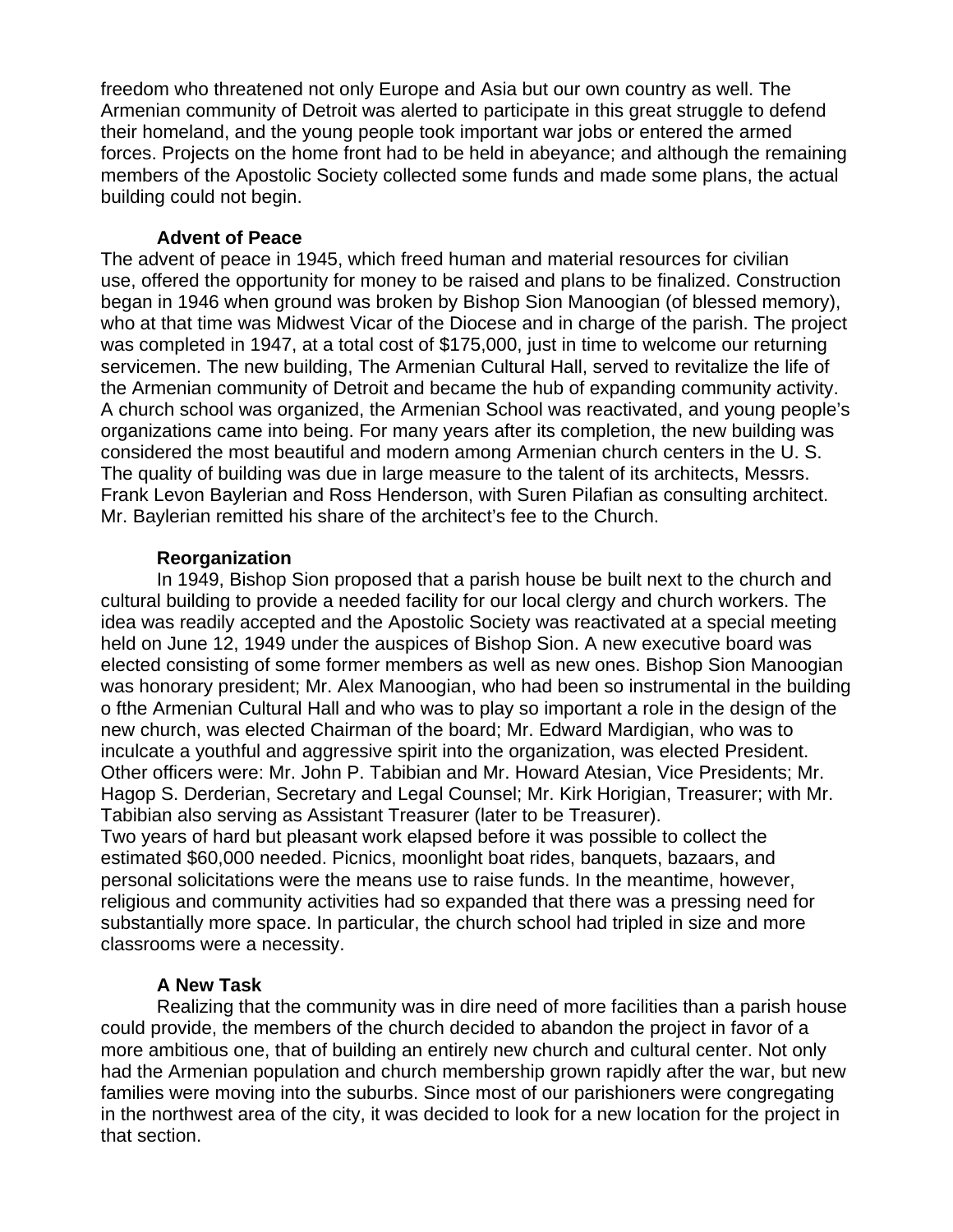For the next few years the Armenian Apostolic Society, under the leadership of Mr. Manoogian and Mr. Mardigian, occupied itself with finding a proper location for the new community center, making plans, and raising funds. Choosing a site presented the first of many problems that had to be overcome. Either they were too small to allow for future growth, too far from the center of the Armenian population, or too distant from the city to be practical. Finally, the present fifteen-acre site in Southfield, across from the Northland shopping center, was located by Mr. Harry Berberian; and Mr. Howard Atesian, who had also been actively seeking sites, was assigned the task of making the purchase. On November 11, 1954, the purchase was made at a cost of \$132,000, with Mr. Atesian remitting his share of the brokerage fees to the church.

## **Ground Blessing**

Construction plans for the new building were delayed, revised and finally halted because the Michigan State Highway Department could not decide how much of the property it would need for construction of the interchange of the Southfield and John C. Lodge expressways. When the decision was finally made in 1959, Mr. Suren Pilafian, our talented architect, finalized plans for the cultural building, and a contract was signed with the Lerner-Liden Construction Company.

The ground blessing ceremony for the site was a historic occasion. The activities were presided over by His Holiness Vasken I, Supreme Patriarch and Catholicos of All Armenians, on Sunday, June 19, 1960. This was the first trip to America ever made by the Supreme Head of the Armenian Church, and the Detroit community welcomed him with great enthusiasm and many festivities.

### **Pleasant Day of Recognition**

Under the dynamic leadership of Mr. Manoogian and Mr. Mardigian, the beautiful one-million-dollar Cultural Building was completed within the comparatively short period of one year. It contains a chapel, twenty-two classrooms and meeting rooms, offices, and a large kitchen equipped with the latest facilities. This modern and comfortable building has been in almost constant use since the momentous day of its dedication by Archbishop Sion Manoogian on Sunday, September 10, 1961.

#### **Veterans Memorial**

During this time the Armenian-American Veterans of Detroit were planning to build a recreation center in memory of their compatriots who had sacrificed their lives for freedom during World War II and the Korean conflict. The Apostolic Society, eager to see the new land used for good purposes, offered the Veterans free use of a building site for their project. The Veterans agreed that their center should be an integral part of a larger religious, educational, recreational project; and, with community support, The Armenian-American Veterans Memorial Building was constructed in memory of the many young Detroit Armenians who had given their lives for their country. The building contains, a small kitchen, meeting rooms, game rooms and a gymnasium.

#### **New Church**

 When preparations were begun for the new church, Mr. Alex Manoogian was given full responsibility for its design and construction. There was universal feeling that it had to be something special to represent the unique role that the Armenian-American community of Detroit was playing in the metropolitan area, to serve the spiritual needs of the parish, and also to be worthy of the great Armenian architectural tradition. Mr. Suren Pilafian was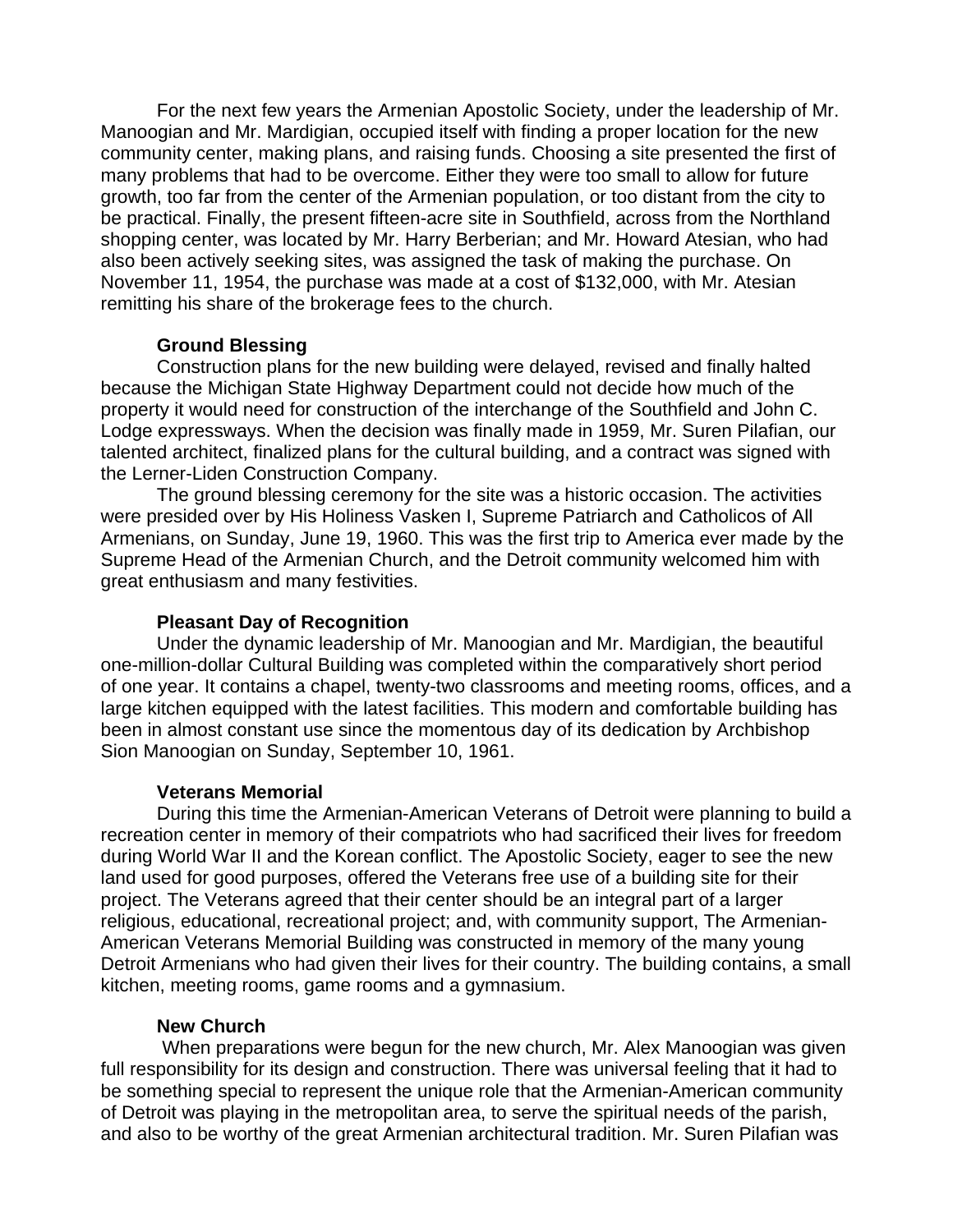again approached by Mr. Manoogian to prepare plans; and Mr. Edouard Utudjian of France, a well-known scholar and architect, was called in to serve as architect-consultant. Mr. Alex Manoogian, who from the inception of the project was active in the architectural concept and design of the new church, sent Mr. Pilafian to Armenia to familiarize himself more intimately with Armenian architecture and ancient Armenian churches.

After many years of intensive work and study by Messrs. Pilafian, Manoogian, Mardigian, Utudjian, and members of the committee, final plans were drafted for the uniquely impressive church. His Grace, Archbishop Tiran Nersoyan, assisted by the pastor Fr. Diran Papazian, officiated at the ground breaking ceremony on Palm Sunday, March 23, 1964. The contract for the building, awarded to the Walter J. Couse Construction Company, was signed on July 6 1964 by Mr. Mardigian and Mr. Derderian on behalf of the church community. A few months later, on October 18 1964, His Grace, Archbishop Sion Manoogian blessed the foundation and laid the cornerstone of the new church — and the building of the superstructure began.

Throughout the years many people have served as members of the Armenian Apostolic Society, on its Executive Committee, and on its Board of Directors. For this service, the entire community is grateful. The executive committee which was active during the building phase was the following: The Very Rev. Yeghishe Gizirian and The Rev. Fr. Diran Papazian, pastors, Honorary Presidents; Alex Manoogian, Chairman of the Board; Edward Mardigian, President; Martin P. Apkarian, Howard Atesian, Vahram Kayabalian, Vahe Papelian, and Daniel Shahan, Vice-Presidents; John P. Tabibian, Treasurer; Haig Jizmejian and Hike Semerjian, Assistant Treasurers; Hagop S. Derderian, Secretary and Legal Counsel; and Arshavir Yeghissian, Assistant Secretary. **UPDATE NAMES.**

While all the members of the Executive Committee of the Armenian Apostolic Society deserve special recognition, space unfortunately does not allow for a full enumeration here of their many individual contributions. Mention must be made, however, of the unique work of Hagop S. Derderian and John P. Tabibian. Mr. Derderian, as secretary and legal counsel of the Society since its inception in 1939, has willingly and most ably handled all the minutes, records, correspondence, and the important, extensive and complicated legal matters necessary for the proper functioning of the organization. Mr. Tabibian, since 1933 a fund raiser for the church and treasurer of the Society (with the exception of only three years) from its very beginning, has supervised and personally managed with great dedication the intricate record keeping of the millions of dollars much received in small amounts — that have passed through the hands of the organization over the many years of its collection and building program.

Archbishop Sion Manoogian served as an Honorary President of the Society from 1946-52 when he was associated with the work of the parish, as did Fr. Arnak Kasparian when he was pastor from 1951-62. Mr. Kirk Horigian, who had been Treasurer since 1949, resigned from that office in 1963 for reasons of health. He and the others, however, have always kept a keen interest in the society and its work and have continued to make various contributions.

Over the past 75 years many have served in the various community, church and cultural center building projects. Space, unfortunately, does not allow the mentioning of all these dedicated people by name. Yet, for their work, the members of the parish are truly grateful. In particular the members and leaders of the following organizations are to be commended: the Ladies' Auxiliary, the Women's Guild, the Komitas Choral Union (the Church choir), the Church Sunday School, the Armenian Church Youth Organization of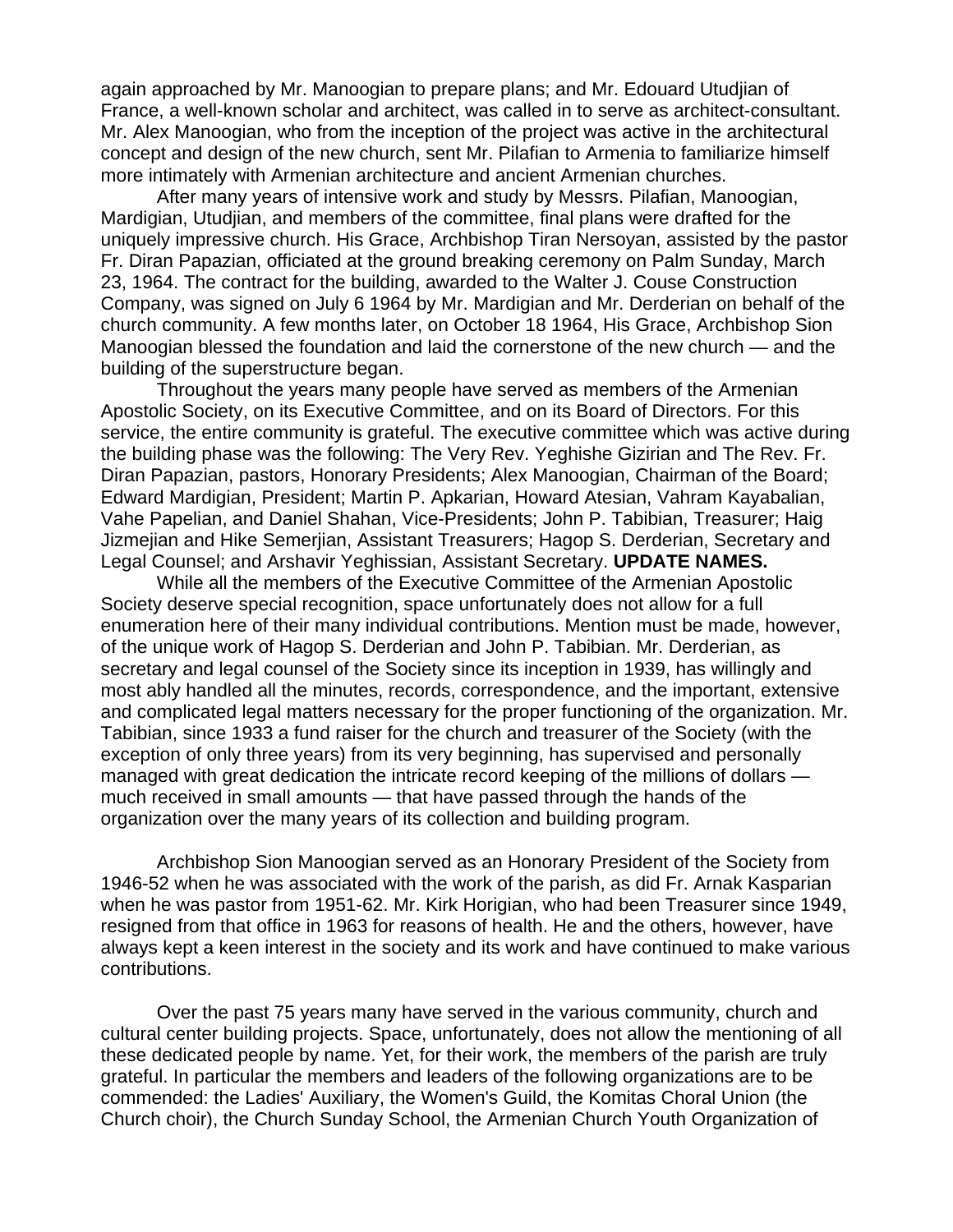America — local Senior and Junior chapters, Men's Society; and Armenian American Veteran's Group. Special mention must be made of the members of the Parish Council who, in addition to their considerable financial contributions and participation in fund collection, have supervised the management of the Church and Cultural Building. The Parish Council, during our building stage, was under the chairmanship of Mr. Martin P. Apkarian.

### **Consecration**

The dedication and consecration of "the church with the golden dome" was performed by His Grace, Archbishop Torkom Manoogian, Primate of the Diocese, assisted by several clergymen and dignitaries, in an ancient and solemn ceremony on Sunday, November 20, 1966. The consecration of the new church did not, however, mark the completion of the interior of the edifice. Zubel Kachadoorian, an artist of genius, was commissioned to paint the altar picture; and the marble altar itself was still being constructed in Italy. It was decided that the altar would not be consecrated until His Holiness, the Catholicos, could come to America again to perform the ceremony.

The vast undertaking of building the new church and cultural center was inspired and led in particular by Messrs. Alex Manoogian and Edward Mardigian, whose generous financial contributions were exceeded only by the time and effort they so selflessly gave in their determination to see to it that the community was to have something of enduring value and worthy of the noble Armenian architectural tradition.

Mr. Manoogian, who was given full responsibility for the design and construction of the new church, brought together the architects and consultants and worked with them contributing major design elements and overseeing every minute detail. The final results of Mr. Manoogian's profound interest and rich contribution to the plans have produced for the metropolitan Detroit community an Armenian church structure which many people consider to be ONE OF the finest and most beautiful currently in use in the world.

Mr. Mardigian, with his vigor and youthful, infectious enthusiasm, led in the vast undertaking of raising the millions of dollars necessary for the building projects. Due to Mr. Mardigian's leadership, the cooperation of the members of the Society, and the generosity of all segments of the community, the several million dollar complex was fully paid for at its completion, making it unnecessary to burden the congregation with a mortgage. Mr. Mardigian, along with his fund raising activities, also took special interest in the progress of the design of the new church and cultural building.

## **Grateful Community**

A grateful community decided that it was only proper to give public recognition to those who had been the leaders in this great building project. Accordingly, a great banquet was held on Sunday, March 10, 1968, to honor Messrs. Alex Manoogian and Edward Mardigian, the executives and leaders of the Armenian Apostolic Society, and all those who contributed to the undertaking. Governor George Romney of Michigan sent a special letter of greetings to the honored guests, saying: "Grateful appreciation and congratulations are surely in order for Alex Manoogian and Edward Mardigian for the generous contributions they have made to their community of Detroit, their church and to Armenian communities throughout the world."

On the occasion of the banquet, Jerome P. Cavanagh, Mayor of Detroit, issued a Proclamation appointing March 10 as Manoogian-Mardigian Day and commended their "outstanding humanitarian contributions to all citizens of the Detroit area, especially to the city's Armenian community." The guest speaker at the banquet was Mr. Dickran H. Boyajian, noted lecturer, author and attorney of Boston, Massachusetts. Mr. Martin P.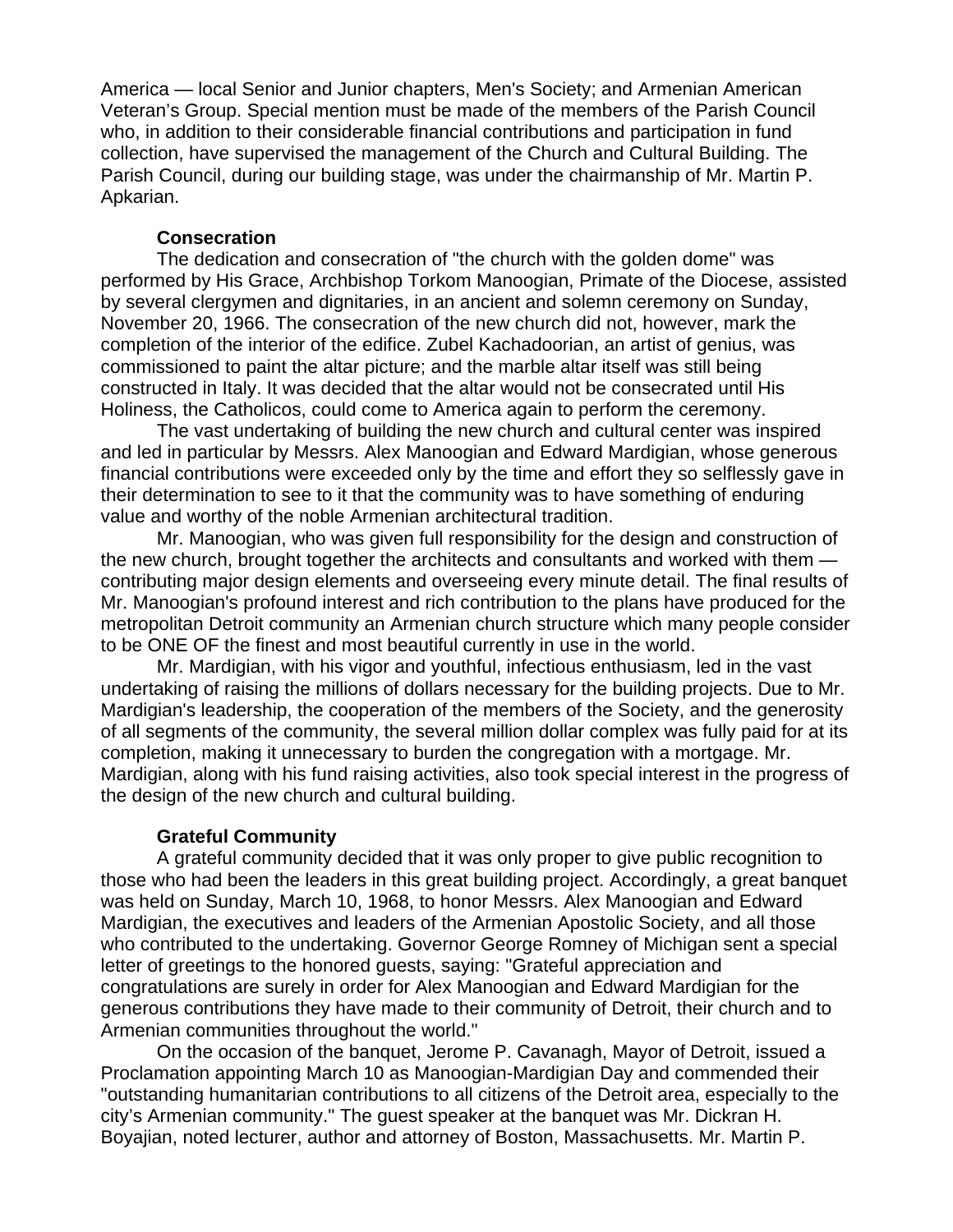Apkarian, Chairman of the Parish Council, opened the festivities, and Dr. Dennis Papazian of the University of Michigan-Dearborn, served as master-of-ceremonies.

Archbishop Sion Manoogian spoke highly of the work of the Armenian Apostolic Society and its leaders, and Fr. Yeghishe Gizirian and Fr. Diran Papazian delivered greetings to those present. At the end of his talk, Archbishop Sion unveiled a plaque with portraits in bas-relief of Messrs. Manoogian and Mardigian, the names of the clergy associated with the building of the church, and the names of all the members of the Apostolic Society. The plaque was commissioned by a committee headed by Mr. George P. Keurajian.

## **Proper Recognition**

On the occasion of the banquet a booklet was published in which appeared the following essay expressing the feeling of the Detroit Community towards the great contributions made by Messrs. Manoogian and Mardigian.

"It is right and proper that the Armenian community of Detroit take this opportunity to honor and pay tribute to Mr. Alex Manoogian and Mr. Edward Mardigian. These outstanding leaders of our community and internationally-recognized philanthropists represent the highest and finest values of the ancient Armenian cultural tradition and of modern American ideals. They, by their constant dedication to good causes, have proven themselves to be worthy sons of their heritage, and by their personal lives and actions, have set a shining example for those who will come after them.

These men can justly be called community builders in the best sense of the word. They have personally rendered great service to the Armenians of Detroit, of the United States and of the whole world. They have increased their effectiveness by serving as symbols to inspire others and as rallying points around which others have gathered to the cause.

They have been the leading spirit and driving force in the construction of the Armenian Cultural Center of Detroit and of our magnificent church building. They have supported the Diocese of the Armenian Church in this country in its endeavor to extend the beneficent influence of our tradition into every Armenian parish no matter how small or how far from the leading centers of Armenian culture in the United States. They have extended great services to the Mother Church, aiding her mission to bring the light of Christianity to her children wherever they may be. Moreover, they have never stinted in giving either their time or money in supporting American and Armenian causes and charities throughout the world.

Mr. Manoogian and Mr. Mardigian have the wisdom to know that communities and cultures are not made up of buildings, but of human personalities. These men have sought to fulfill the spiritual needs and to develop the intellectual potentialities of their compatriots all over the world. They demonstrate in their personal lives the important principle that wealth and success lie not solely in the acquisition of material things, but in the wise and judicious application of these resources for the betterment of mankind.

We Armenians of Detroit can be proud of the role our people have played in world history, proud of the contributions that our people are making in various lands throughout the world today, and proud that our own native land, the United States of America, is the richer for our presence here. These successes however, do not come of themselves. They are the results of inspiration, dedication and hard work. Each of us can play a role in this noble design. Our successes, however, are due in large measure to the inspiration and example set by our leaders and co-workers. Mr. Alex Manoogian and Mr. Edward Mardigian are leaders of this type. They are true sons of a great and noble tradition. We are proud that they are members of our Detroit Community."